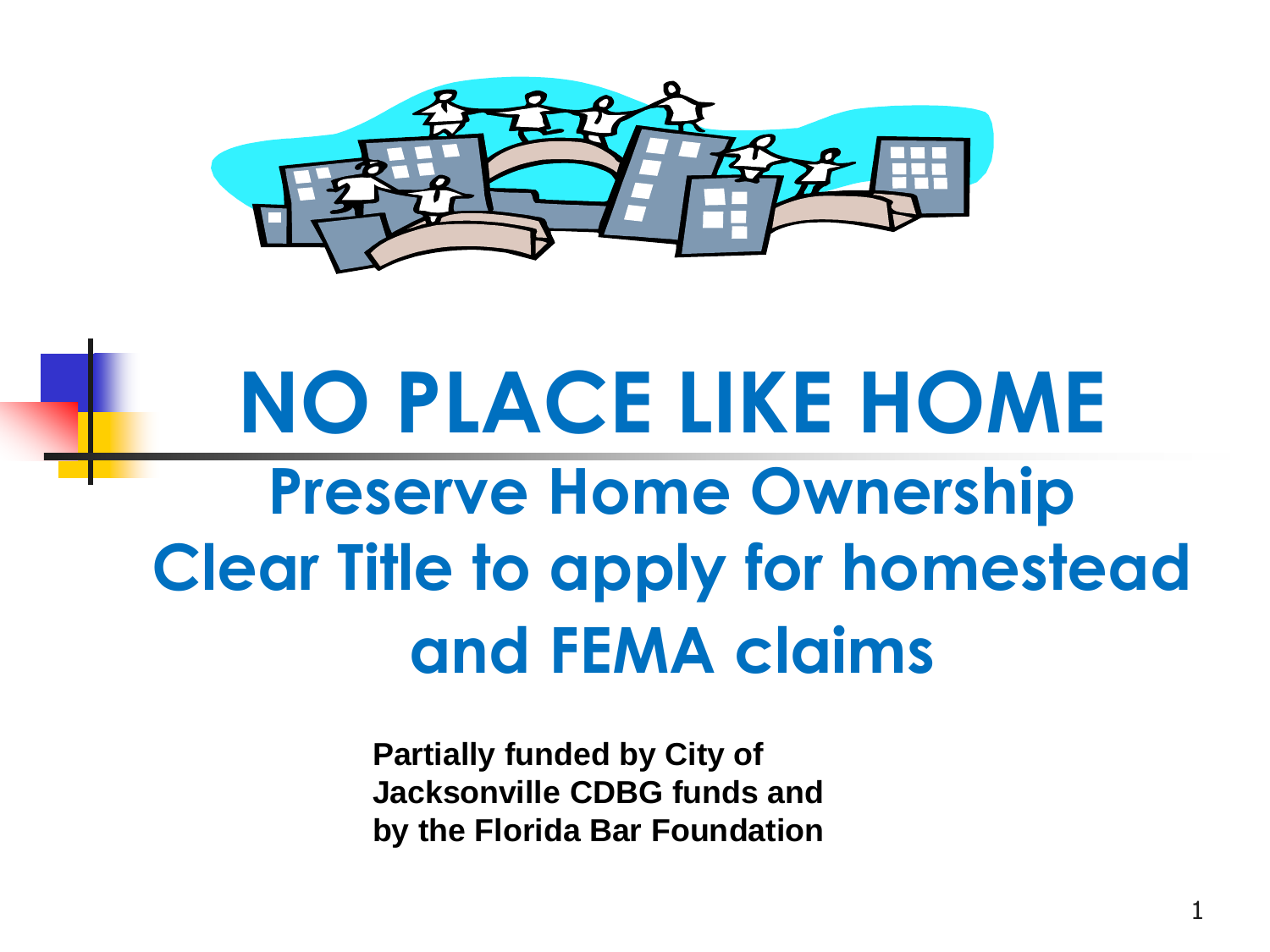

- **Learn about real estate title**
- **Find out about transferring title** through probate
- **Become eligible to claim homestead** and apply for FEMA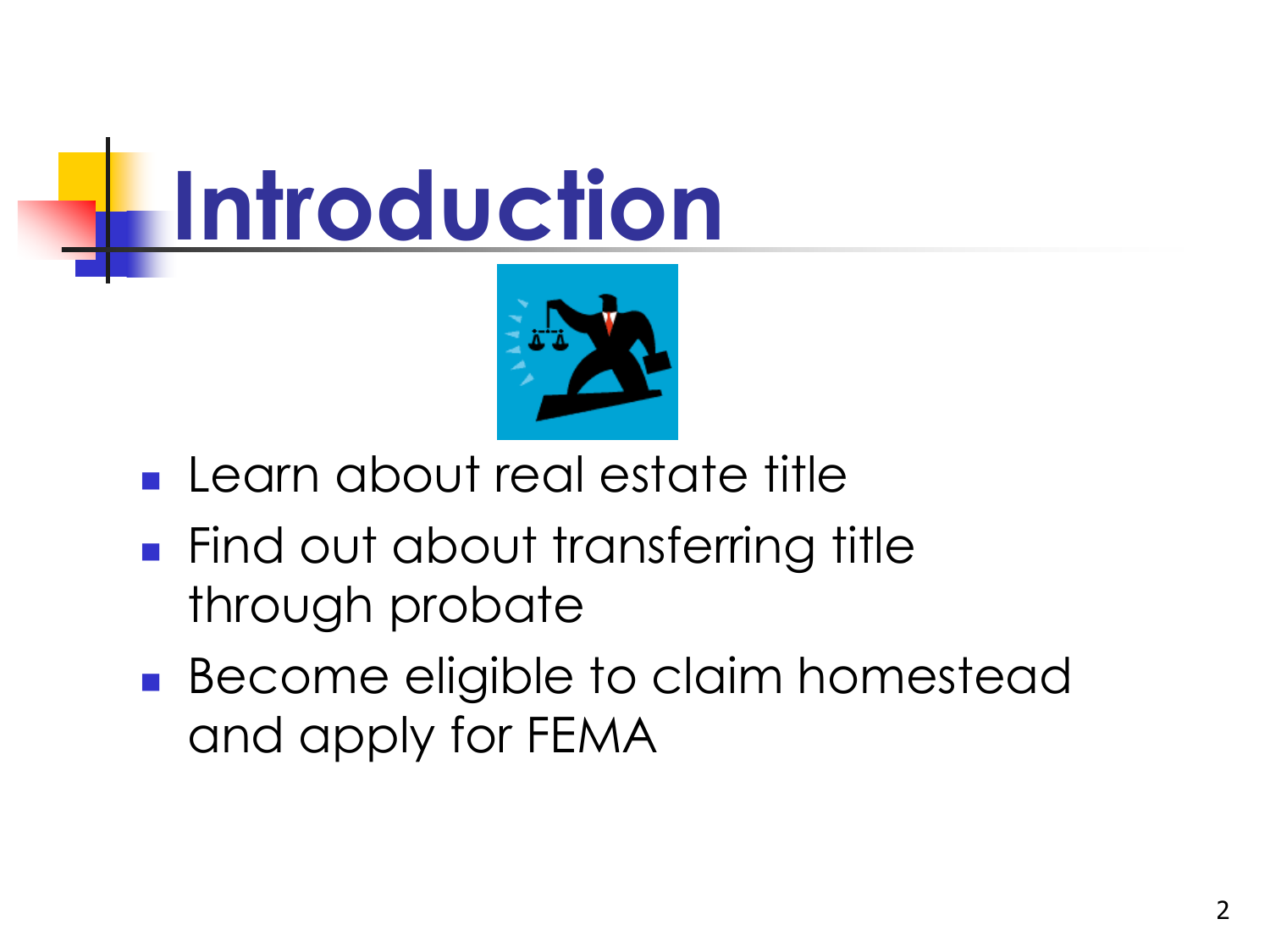## **Team Players**

Carol Miller, Jacksonville Area Legal Aid 126 W Adams St, Jacksonville FL 32202 [carol.miller@jaxlegalaid.org](mailto:carol.miller@jaxlegalaid.org) (904) 224-1572 Karen Millard, Three Rivers Legal Services 3225 University Blvd., Suite 220 Jax, FL 32216 [karen.millard@trls.org](mailto:karen.millard@trls.org) P:(904)423-8959

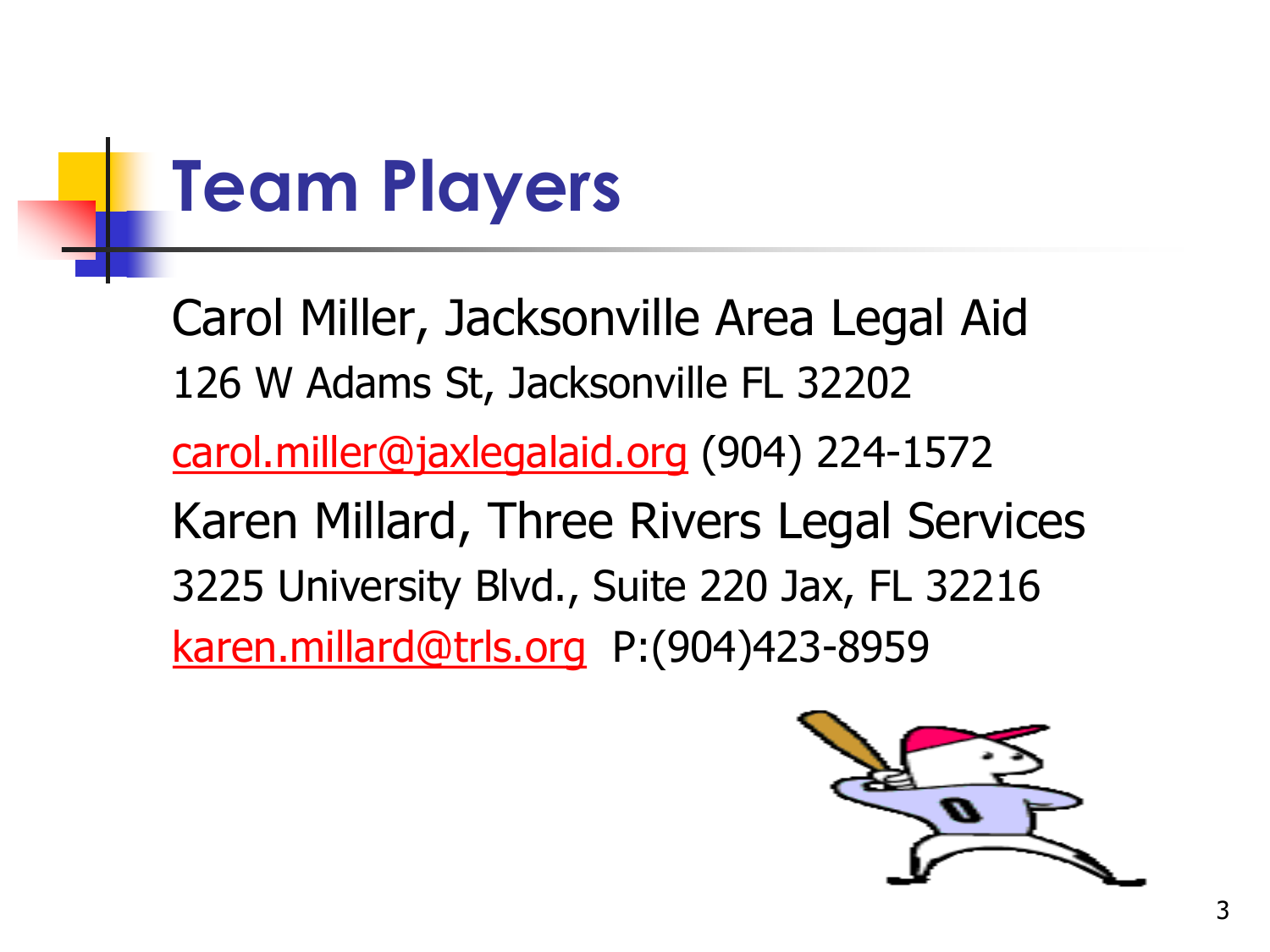## PRO BONO TEAM MEMBERS

# **Jacksonville Bar Association**

**Florida Bar Association** 

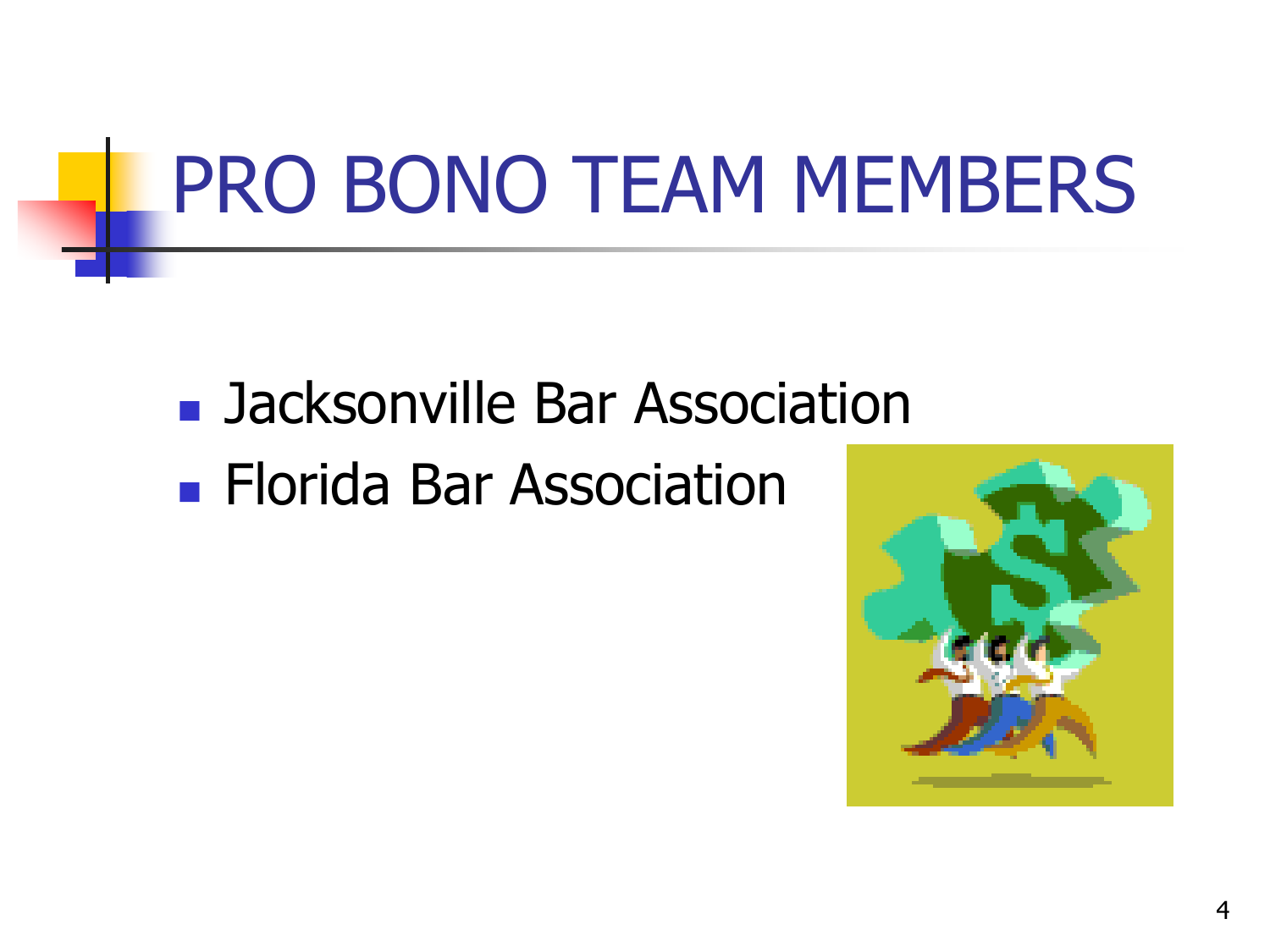## Neighborhood Associations



- **Noluntary, non-profit** membership organization formed by residents of a subdivision or neighborhood
- **Non-profit Board with no membership but a** percentage of the board consists of residents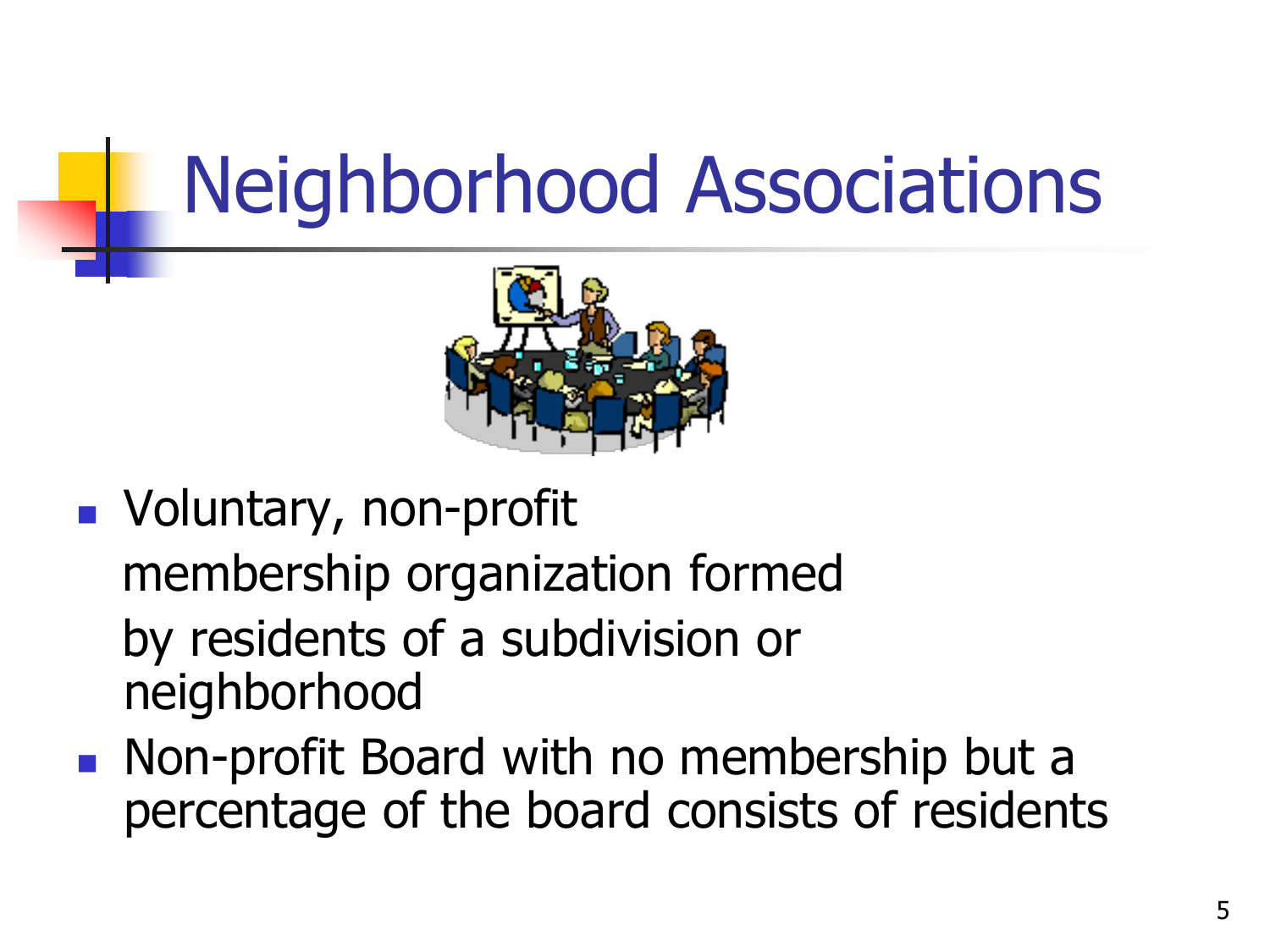## LAWYER'S ROLE 0N TEAM

- **LAND CONVEYANCE PROBATE** 
	- DEED
	- QUIET TITLE
	- **ADVERSE POSSESSION**

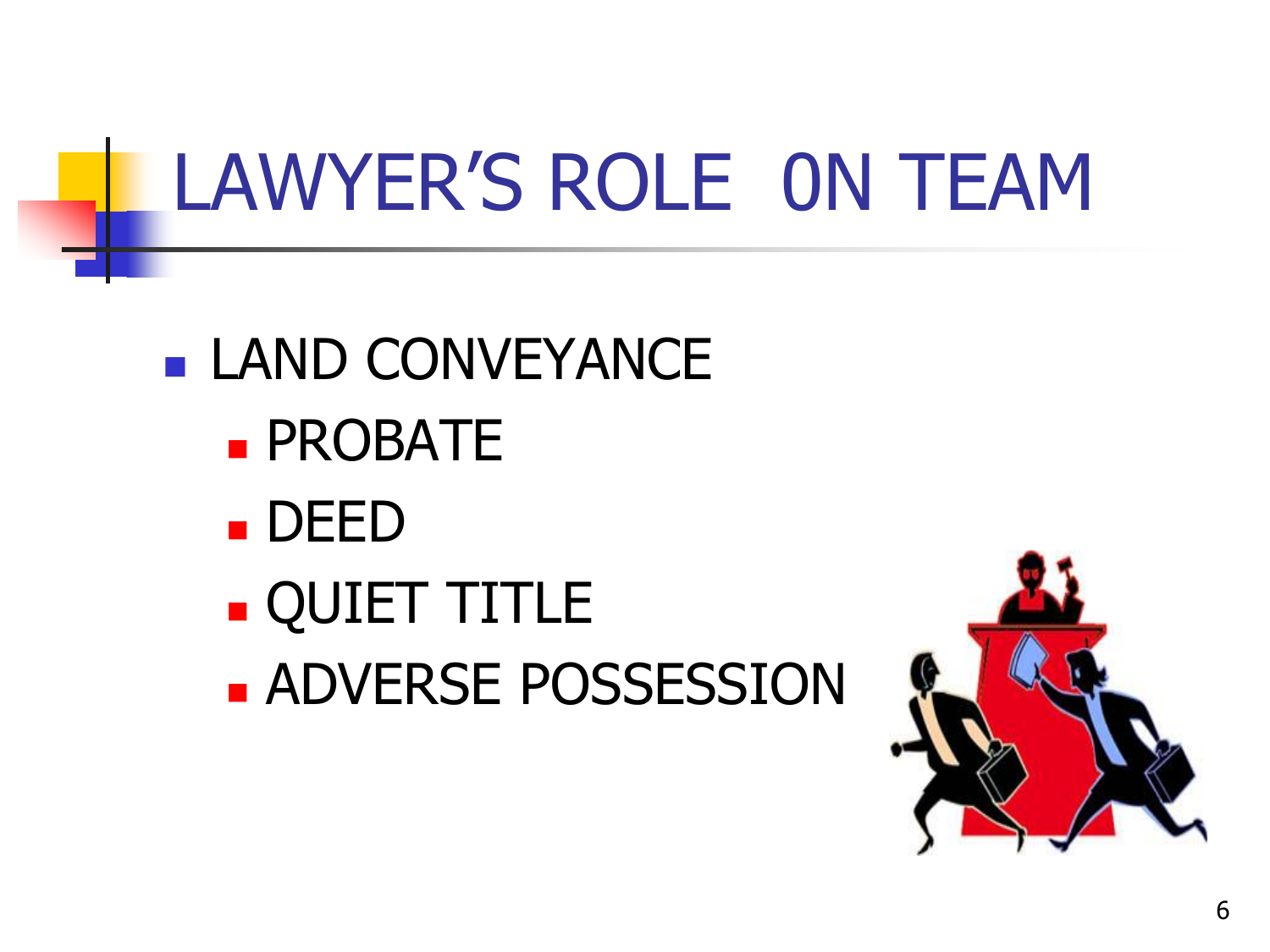## NEXT – LAND CONVEYANCE

# DEEDS

•Warranty

•QuitClaim

•Life Estate

•Tax Deed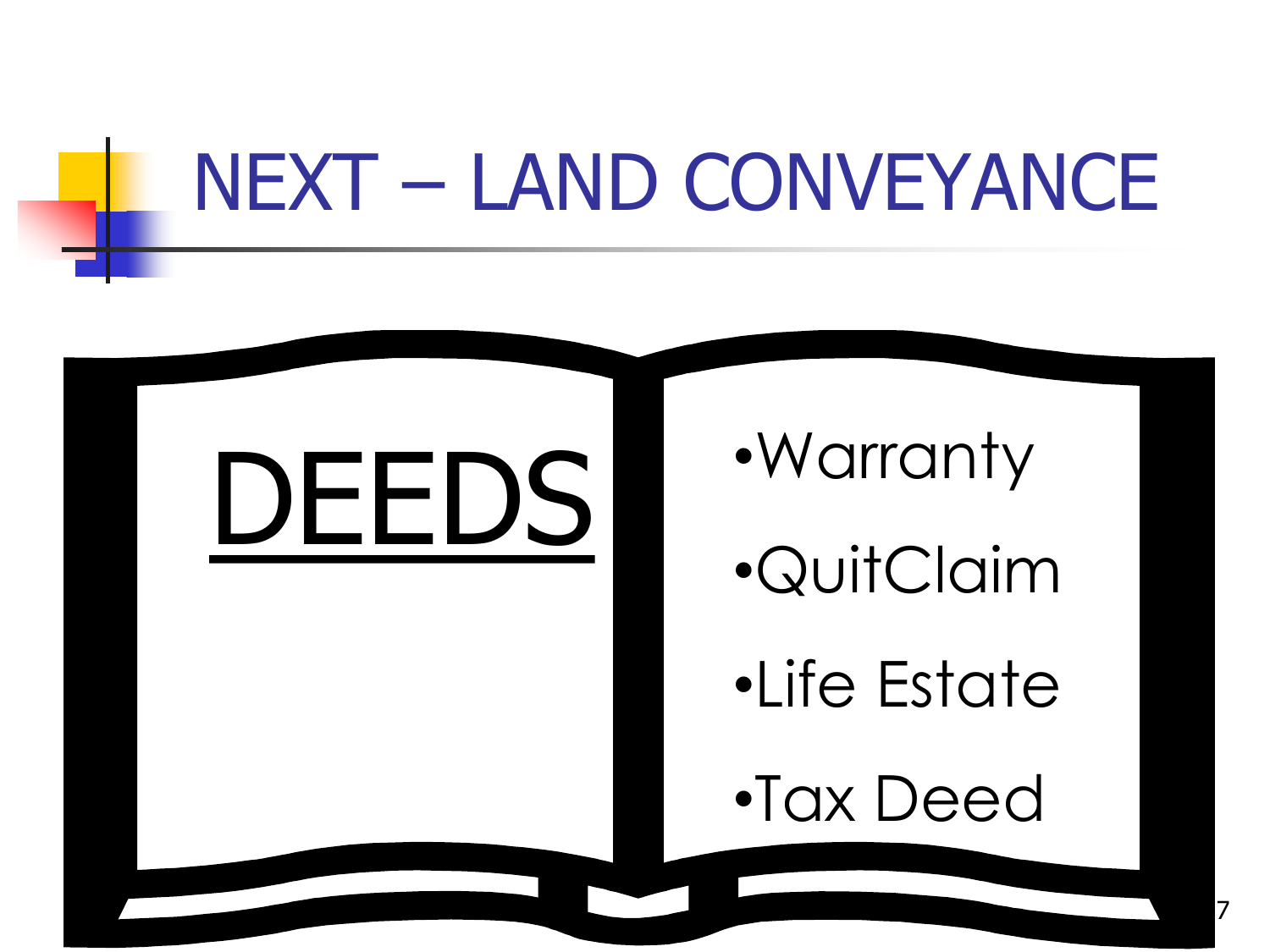

#### **JUDGMENTS**

LIENS



#### **NO MARTIAL STATUS or NEEDED** JOINDER of SPOUSE



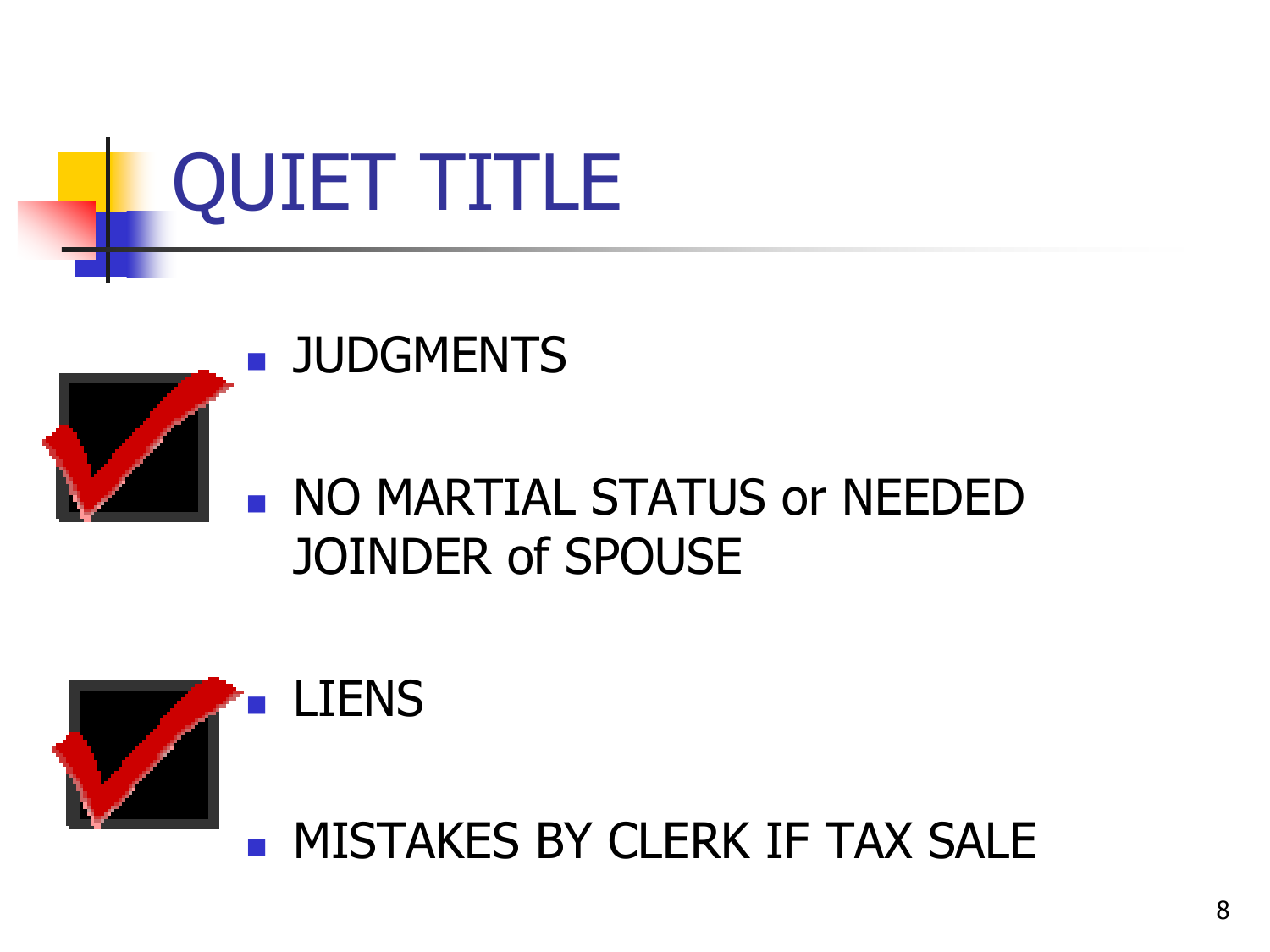## Adverse Possession

**Notorious** 

Adverse

Continuous & exclusive

Hostile

Open

NACHO for a period exceeding 7 years.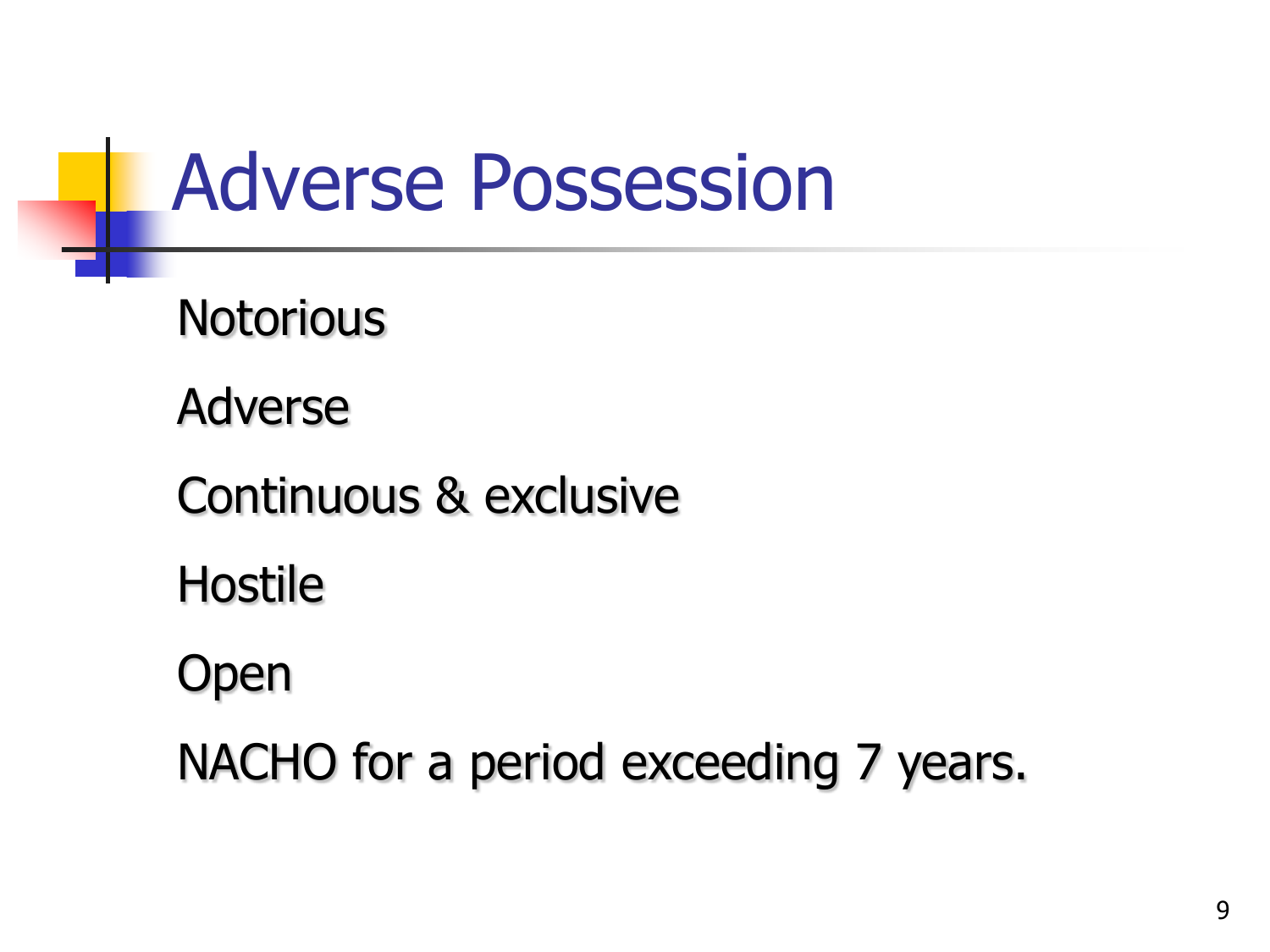# PROBATE

#### **If the owner has died and an heir needs to file for probate:**

- $\blacksquare$  Is there a will or do the Florida Statutes determine the heirs?
- Was the property the homestead of the deceased owner?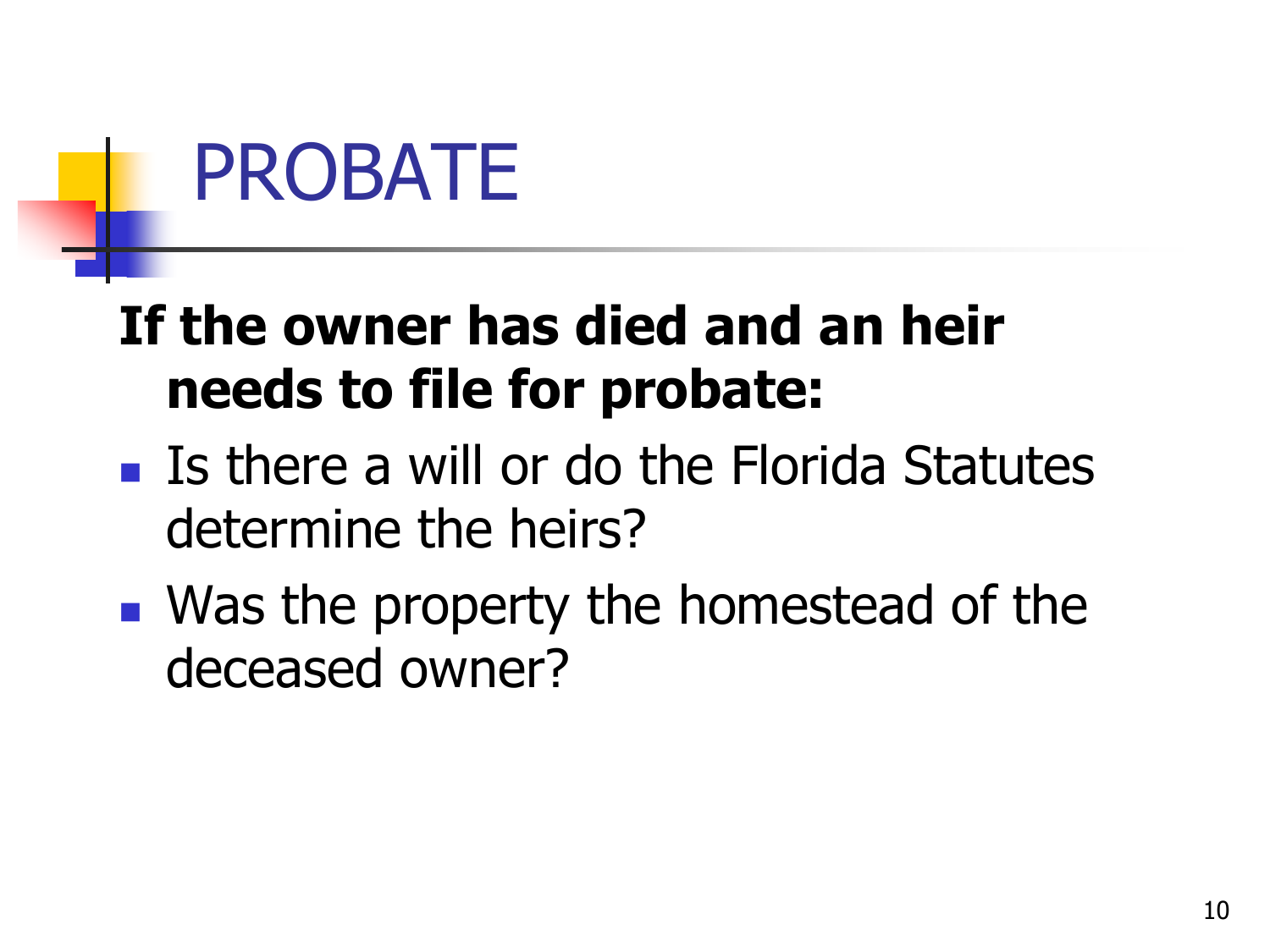## The 2018 FLORIDA STATUTES

## CHAPTER 732 Intestate Succession and Wills 732.102 Spouse's share of intestate estate

732.401 Descent of homestead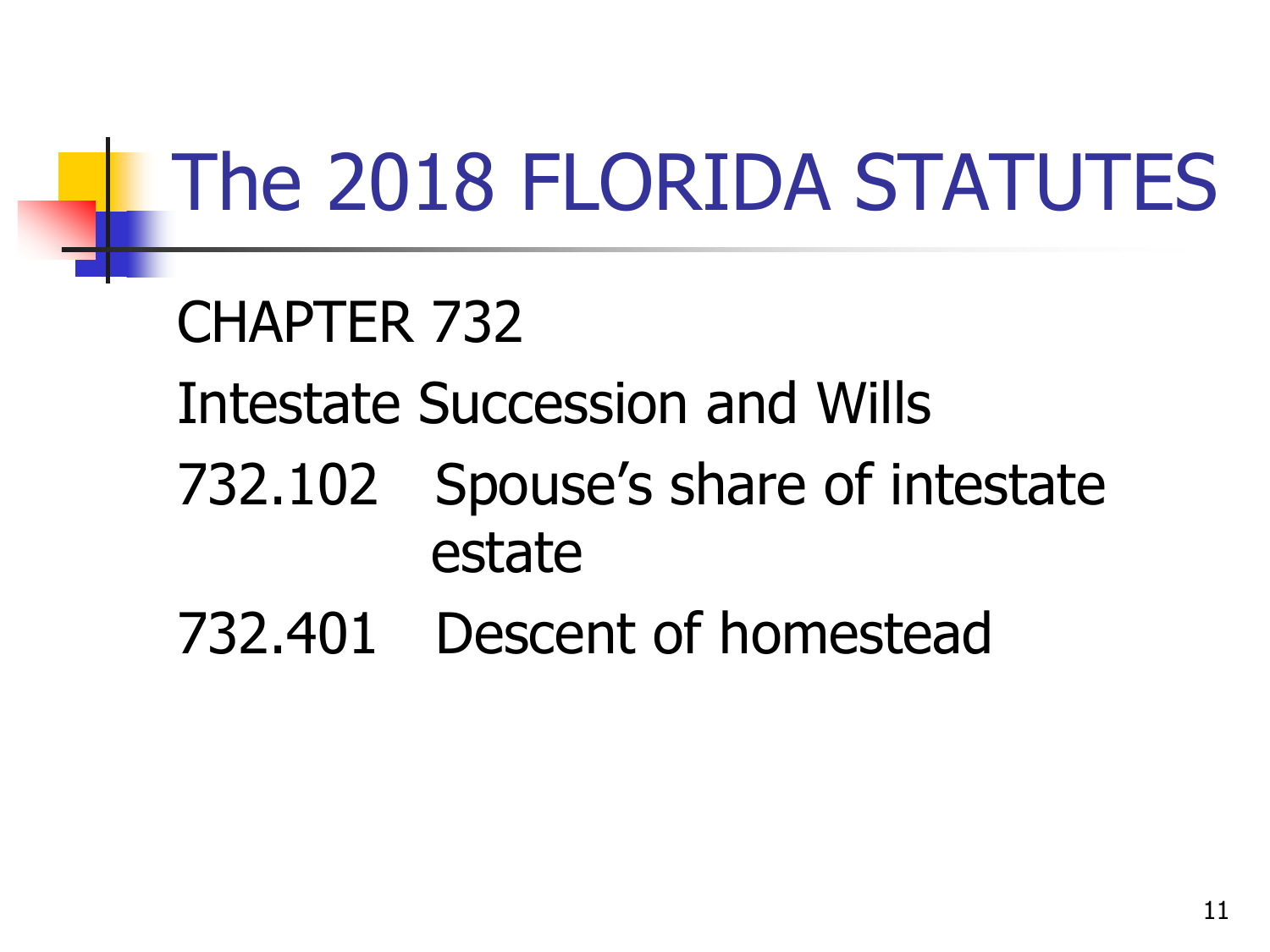# PROPERTY TAX EXEMPTION

#### **Use Form DR 5 to apply for homestead exemption**

- **No waiver of solid waste fee**
- Stormwater waiver on an annual basis

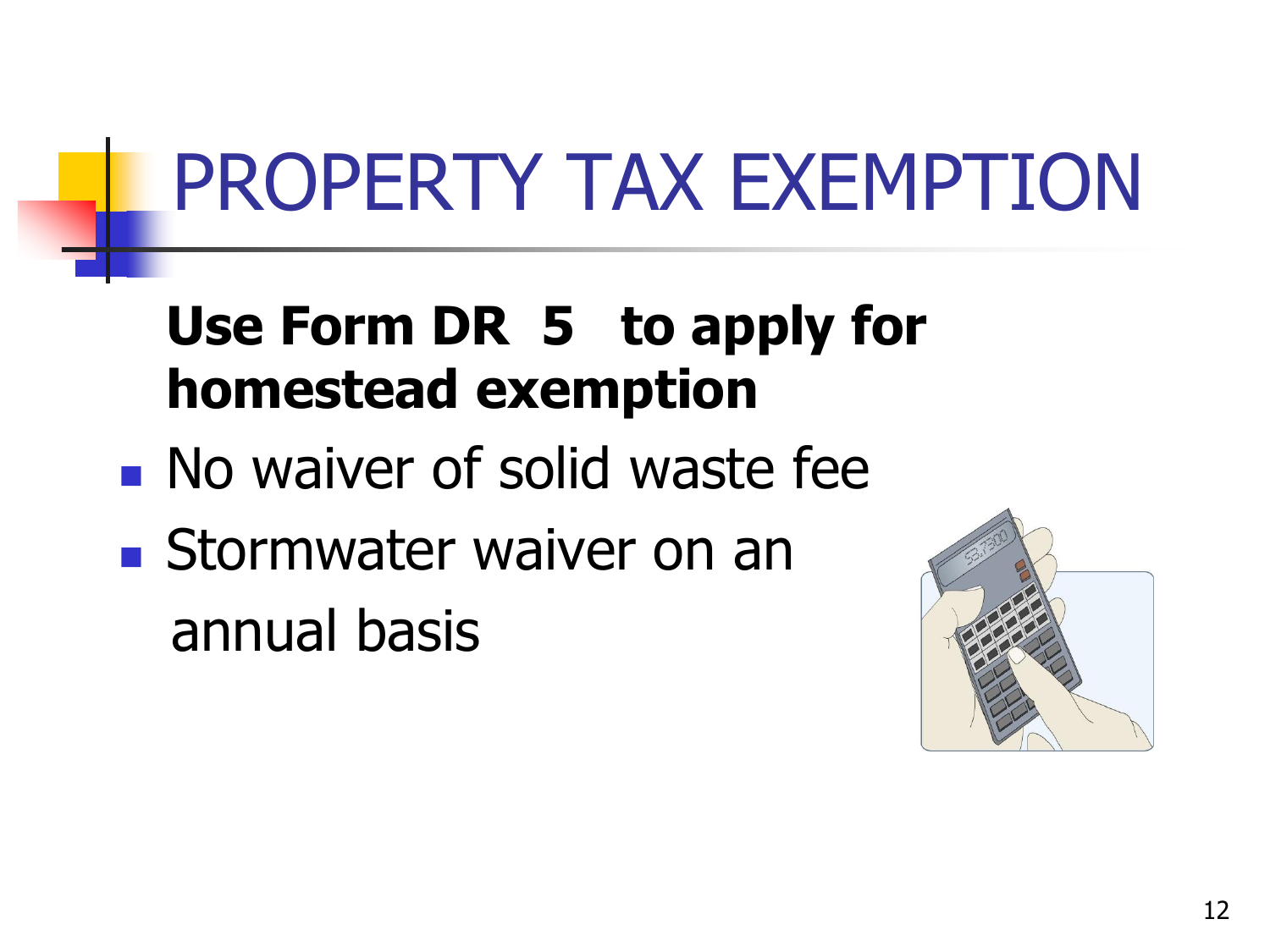## Qualifications for tax exemption

- $\blacksquare$  Living in the home as of January 1
- $\blacksquare$  Has title to the property
- **Applies for the homestead exemption**

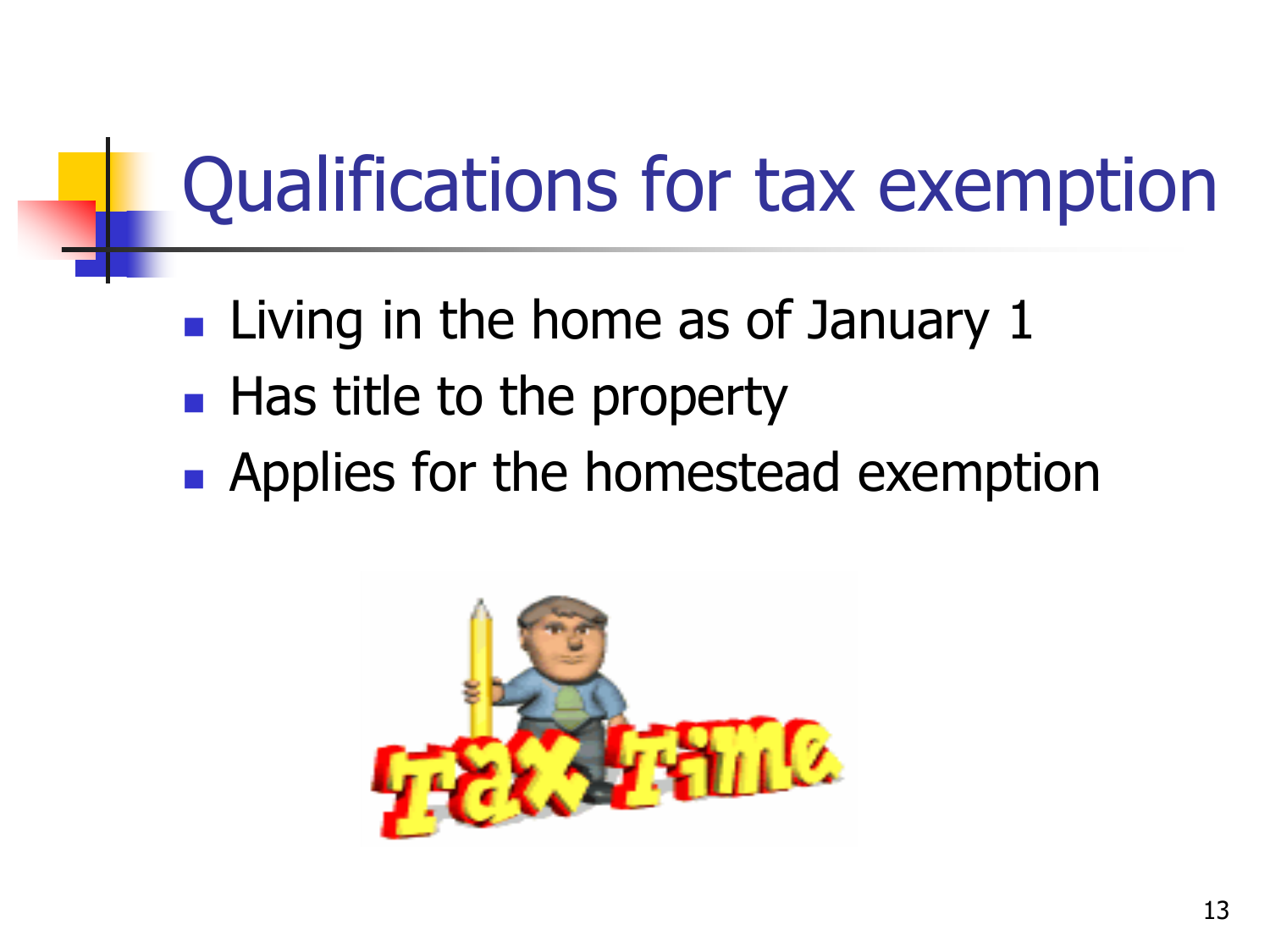

### **196.075 (9) Tax Liens**

#### **Amount owed plus 50% penalty and 15% interest (going back up to ten years)**

#### **197.263 Change in Ownership or Use of Property**

**If not eligible, deferred taxes due on November 1 and delinquent on April 1**